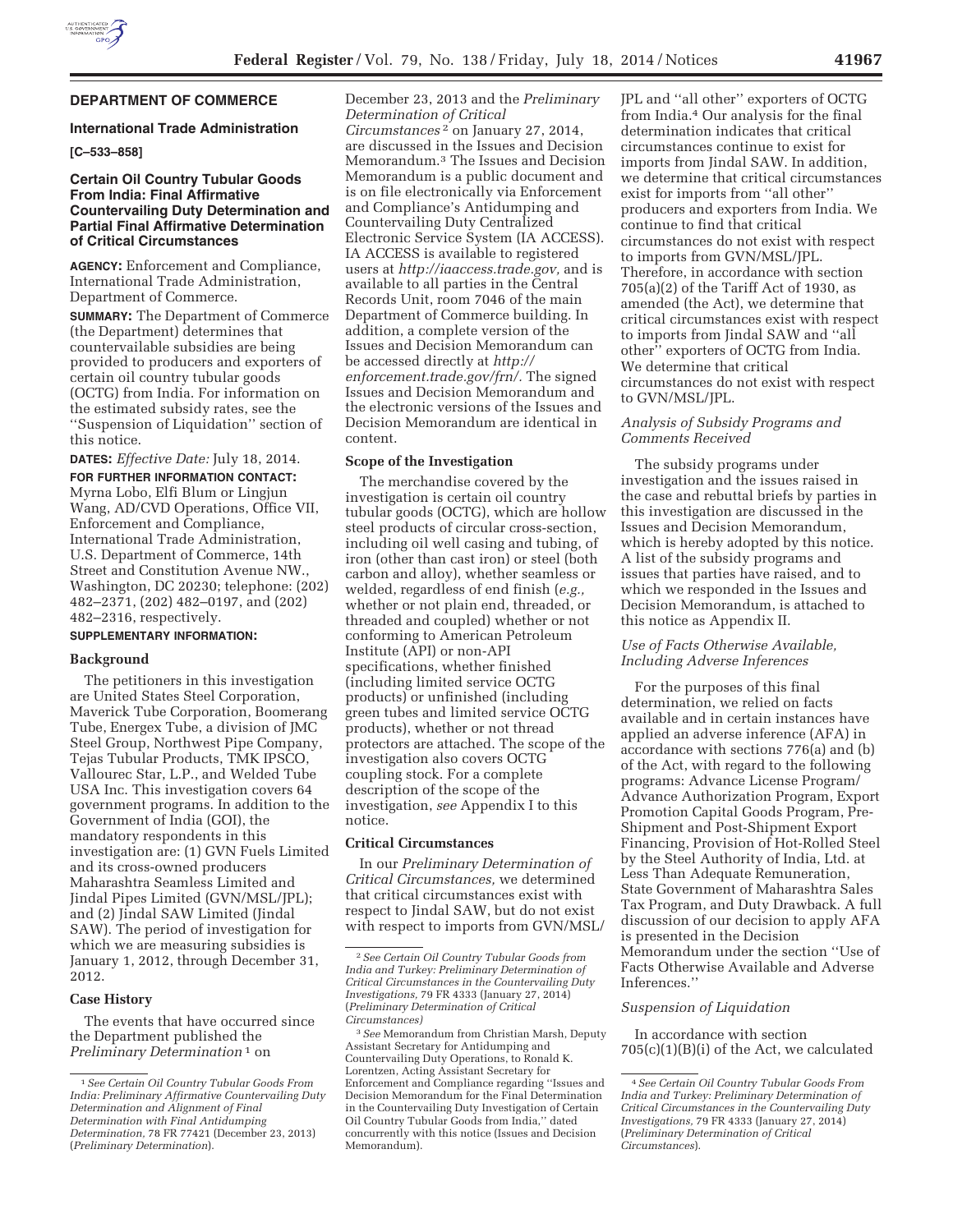a rate for each company respondent.5 Section 705(c)(5)(A)(i) of the Act states that for companies not individually investigated, we will determine an ''all others'' rate equal to the weighted average countervailable subsidy rates established for exporters and producers individually investigated, excluding any zero and *de minimis* countervailable subsidy rates, and any rates determined entirely under section 776 of the Act. Because we are unable to calculate a weighted average rate, we calculated a simple average of the two respondents rates as the ''all others'' rate.

We determine the total estimated net countervailable subsidy rates to be:

| Company                                                                                               | Subsidy rate<br>(percent) |
|-------------------------------------------------------------------------------------------------------|---------------------------|
| GVN Fuels Limited/<br>Maharashtra Seamless<br>Limited/Jindal Pipes Lim-<br>heti<br>Jindal SAW Limited | 5.67<br>19.11<br>12.39    |

As a result of our *Preliminary Determination* and pursuant to section 703(d) of the Act, we instructed U.S. Customs and Border Protection (CBP) to suspend liquidation of all entries of subject merchandise from India, other than those produced/exported by Jindal SAW which received a *de minimis*  countervailable subsidy rate in the *Preliminary Determination,* entered or withdrawn from warehouse, for consumption on or after December 23, 2013, the date of the publication of the *Preliminary Determination* in the **Federal Register**.

In accordance with section 703(d) of the Act, we subsequently issued instructions to CBP to discontinue the suspension of liquidation for CVD purposes for subject merchandise entered, or withdrawn from warehouse, on or after April 22, 2014, but to continue the suspension of liquidation of all entries, excepting Jindal SAW, from December 23, 2013, through April 21, 2014.

The Department determines that critical circumstances exist with respect to imports of subject merchandise from Jindal SAW and ''all other'' companies.6 Consistent with sections  $705(c)(1)(C)$ and 705(c)(4)(C) of the Act, because provisional measures are not in effect for Jindal SAW, we will begin the

suspension of liquidation for Jindal SAW, and require a cash deposit for such entries of merchandise in the amount indicated above, with effect from 90 days prior to the date of publication of the final determination in the **Federal Register**. If the U.S. International Trade Commission (ITC) issues a final affirmative injury determination, we will issue a countervailing duty (CVD) order and reinstate the suspension of liquidation for GVN/MSL/JPL and ''all other'' companies, and require a cash deposit for such entries of merchandise in the amounts indicated above. As a result of the critical circumstances determination for ''all other'' companies, consistent with section  $705(c)(4)(B)$  of the Act, we will order CBP to suspend liquidation and require a cash deposit effective September 24, 2013, which is 90 days prior to the publication of the *Preliminary Determination.* If the ITC determines that material injury, or threat of material injury, does not exist, this proceeding will be terminated and all estimated duties deposited or securities posted as a result of the suspension of liquidation will be refunded or canceled.

### *ITC Notification*

In accordance with section 705(d) of the Act, we will notify the ITC of our determination. In addition, we are making available to the ITC all nonprivileged and non-proprietary information related to this investigation. We will allow the ITC access to all privileged and business proprietary information in our files, provided the ITC confirms that it will not disclose such information, either publicly or under an administrative protective order (APO), without the written consent of the Assistant Secretary for Enforcement and Compliance.

## *Return or Destruction of Proprietary Information*

In the event that the ITC issues a final negative injury determination, this notice will serve as the only reminder to parties subject to an APO of their responsibility concerning the destruction of proprietary information disclosed under APO in accordance with 19 CFR 351.305(a)(3). Timely written notification of the return/ destruction of APO materials or conversion to judicial protective order is hereby requested. Failure to comply with the regulations and terms of an APO is a violation which is subject to sanction.

This determination is issued and published pursuant to sections 705(d) and 777(i) of the Act.

Dated: July 10, 2014.

#### **Ronald K. Lorentzen,**

*Acting Assistant Secretary for Enforcement and Compliance.* 

# **Appendix I**

### **Scope of the Investigation**

The merchandise covered by the investigation is certain oil country tubular goods (''OCTG''), which are hollow steel products of circular cross-section, including oil well casing and tubing, of iron (other than cast iron) or steel (both carbon and alloy), whether seamless or welded, regardless of end finish (*e.g.,* whether or not plain end, threaded, or threaded and coupled) whether or not conforming to American Petroleum Institute (''API'') or non-API specifications, whether finished (including limited service OCTG products) or unfinished (including green tubes and limited service OCTG products), whether or not thread protectors are attached. The scope of the investigation also covers OCTG coupling stock.

Excluded from the scope of the investigation are: Casing or tubing containing 10.5 percent or more by weight of chromium; drill pipe; unattached couplings; and unattached thread protectors.

The merchandise subject to the investigation is currently classified in the Harmonized Tariff Schedule of the United States (HTSUS) under item numbers: 7304.29.10.10, 7304.29.10.20, 7304.29.10.30, 7304.29.10.40, 7304.29.10.50, 7304.29.10.60, 7304.29.10.80, 7304.29.20.10, 7304.29.20.20, 7304.29.20.30, 7304.29.20.40, 7304.29.20.50, 7304.29.20.60, 7304.29.20.80, 7304.29.31.10, 7304.29.31.20, 7304.29.31.30, 7304.29.31.40, 7304.29.31.50, 7304.29.31.60, 7304.29.31.80, 7304.29.41.10, 7304.29.41.20, 7304.29.41.30, 7304.29.41.40, 7304.29.41.50, 7304.29.41.60, 7304.29.41.80, 7304.29.50.15, 7304.29.50.30, 7304.29.50.45, 7304.29.50.60, 7304.29.50.75, 7304.29.61.15, 7304.29.61.30, 7304.29.61.45, 7304.29.61.60, 7304.29.61.75, 7305.20.20.00, 7305.20.40.00, 7305.20.60.00, 7305.20.80.00, 7306.29.10.30, 7306.29.10.90, 7306.29.20.00, 7306.29.31.00, 7306.29.41.00, 7306.29.60.10, 7306.29.60.50, 7306.29.81.10, and 7306.29.81.50.

The merchandise subject to the investigation may also enter under the following HTSUS item numbers: 7304.39.00.24, 7304.39.00.28, 7304.39.00.32, 7304.39.00.36, 7304.39.00.40, 7304.39.00.44, 7304.39.00.48, 7304.39.00.52, 7304.39.00.56, 7304.39.00.62, 7304.39.00.68, 7304.39.00.72, 7304.39.00.76, 7304.39.00.80, 7304.59.60.00, 7304.59.80.15, 7304.59.80.20, 7304.59.80.25, 7304.59.80.30, 7304.59.80.35, 7304.59.80.40, 7304.59.80.45, 7304.59.80.50, 7304.59.80.55, 7304.59.80.60, 7304.59.80.65, 7304.59.80.70, 7304.59.80.80, 7305.31.40.00, 7305.31.60.90, 7306.30.50.55, 7306.30.50.90, 7306.50.50.50, and 7306.50.50.70.

The HTSUS subheadings above are provided for convenience and customs purposes only. The written description of the scope of the investigation is dispositive.

### **Appendix II**

**Issues and Decision Memorandum** 

I. Summary

II. Background

<sup>5</sup>*See* Memoranda to the File, ''Final Determination Calculation Memorandum for GVN/ MSL/JPL,'' and ''Final Determination Calculation Memorandum for Jindal SAW,'' (Final Calculation Memoranda).

<sup>6</sup>The Department made a negative critical circumstances determination with respect to GVN/ MSL/JPL.